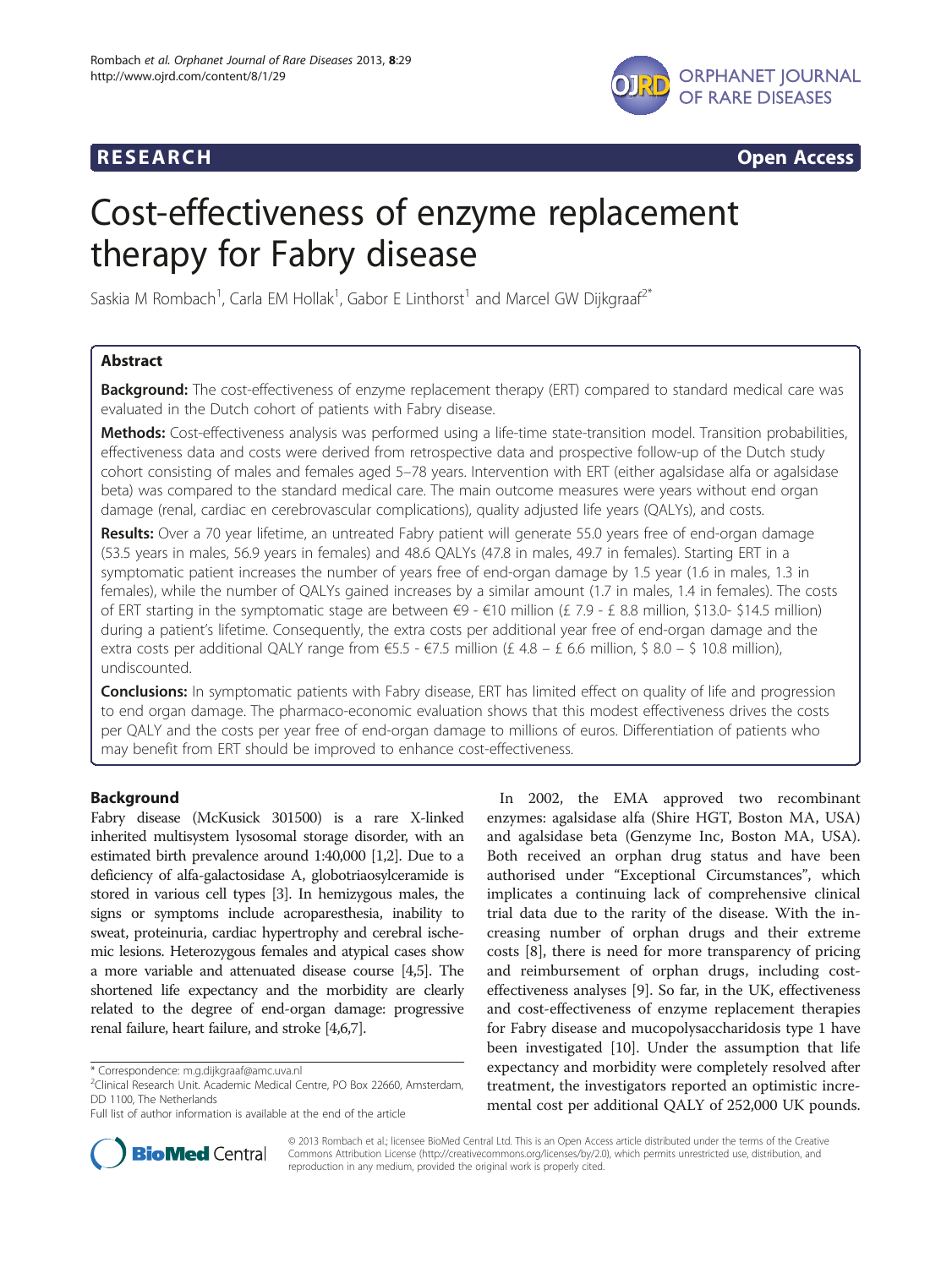An even lower estimate of the incremental costs per QALY gained with ERT (about US \$300,000) has been calculated by others [\[11](#page-7-0)]. Still, giving current market pricing, effectiveness evidence, and efficiency standards for health care, ERT is unlikely to be cost-effective. From a rights-based approach though, it may be argued that individuals are entitled to a decent minimum of health care, including treatment for rare diseases [[12\]](#page-7-0).

The Dutch government, by its healthcare insurance board requires the performance of health-economic analyses from a societal perspective for all orphan drugs. The Academic Medical Center in Amsterdam (AMC) was appointed as the coordinating center for the appraisal of enzyme replacement therapy for patients with Fabry disease. A life-time Markov-model was constructed to include the longer term consequences of treatment. The costs per year without end-organ damage and the costs per quality adjusted lifeyear (QALY) constituted the primary outcome measures.

# **Methods**

# Model structure

A life-time Markov state-transition model of the course of Fabry disease was used to evaluate the costs and effects of ERT against standard medical care. The model comprised eleven disease states including death (Additional file [1](#page-7-0) Model):

- No symptoms (no left ventricular hypertrophy, kidney disease, white matter lesions or complications)
- Acroparesthesia (neuropathic pain in the extremities)
- Symptoms (more accurately: clinical signs and/or symptoms of left ventricular hypertrophy, chronic kidney disease stages 1-4, or white matter lesions)
- End stage renal disease (chronic kidney disease stage 5, dialysis or kidney transplant)
- *Cardiac complication(s)* (atrial fibrillation, any other rhythm disturbance needing hospitalization, pacemaker or implantable cardiac defibrillator (ICD) implantation, cardiac congestion for which hospital admittance was needed, myocardial infarction, percutaneous coronary intervention or coronary artery bypass graft)
- *Cerebrovascular accident* (stroke, as diagnosed by a neurologist)
- $\circ$  End stage renal disease and cardiac complication(s)
- End stage renal disease and cerebrovascular accident
- $\circ$  Cardiac complication(s) and cerebrovascular accident
- $\circ$  End stage renal disease and cardiac complication(s) and cerebrovascular accident
- Death

Typically, patients progress from the asymptomatic state or acroparesthesia state to the symptoms state; from the symptoms state to a single complication state; from a single complication state to a double complication state, and from a double complication state to the triple complication state (Additional file [1](#page-7-0) Model). In all states, patients may die. Further, patients with end stage renal disease may return to the symptomatic stage after a kidney transplant (follow-up costs of kidney transplantation were not included). The cycle length of the model was one year.

# Model data sources and assumptions

Data for the estimation of probabilities of transition to the next health state, utilities and costs (see below) were retrospectively and prospectively gathered from the Dutch Fabry cohort (S.M. Rombach et al. OJRD 2013, x:y) including 116 adults and 26 children. Among them, 75 started ERT on indication. Data on disease progression prior to and following the introduction of ERT were gathered from medical chart reviews. Health utility and costs data could only be gathered in the period after the introduction of ERT.

Considering data availability, the limited patient number, and the potential of confounding by indication when contrasting the treatment and no treatment situations, we made several assumptions:

- state-transition probabilities for the natural (untreated) course of Fabry disease are based on the period prior to the introduction of ERT therapy;
- ERT only decreases the probability of progressing to the next disease state;
- health utilities, health care volumes and related costs for treated as well as untreated males and females are similar for patients in the same disease state;
- no distinction was made between agalsidase alfa and agalsidase beta as evidence of superiority of either one of these products is lacking and costs are comparable for the registered dose [[13](#page-7-0)-[15\]](#page-7-0).

# Transition probabilities

The yearly transition probabilities for the natural (untreated) course of Fabry disease were calculated by Kaplan-Meier survival analyses. The median (or less if 50% was not reached) durations to the next states were taken to calculate the transition probabilities, while accounting for the model cycle length of one year [[16\]](#page-8-0).

As ERT *duration in years* rather than treatment with ERT by itself affects the odds of developing major complications (from symptoms to a first complication: odds ratio (OR) 0.82 (95% CI 0.68-0.96, p=0.015); from one complication to the second complication: OR 0.52 (95% CI 0.31-0.88, p=0.014), S.M. Rombach et al. OJRD 2013, x:y), we calculated the median treatment duration in each disease state and used the odds ratio for treatment duration to calculate the relative risk reduction during that median period; subsequently, we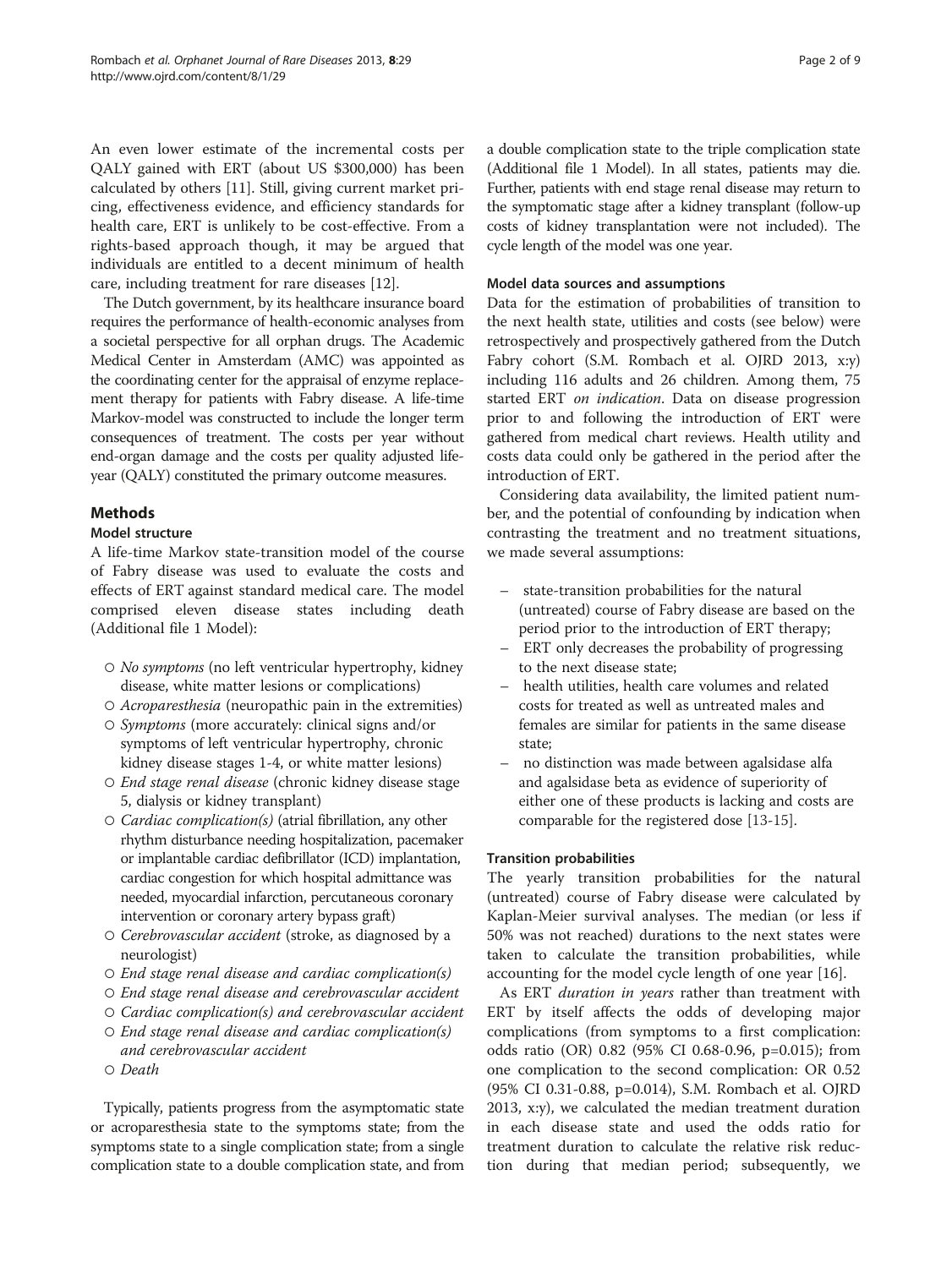calculated the relative risk reduction for each disease state during a single model cycle. The transition probability under ERT was then simply calculated as the yearly transition probability for untreated patients in the same disease state multiplied by 1 minus the relative risk reduction.

If, due to low patient numbers, the probability of dying during the lifetime simulation was lower in the Fabry population than the general population, we used the probability (1-probability of survival) for the general population as published by Statistics Netherlands (CBS, [http://statline.cbs.nl/StatWeb/publication/?DM=SLNL&](http://statline.cbs.nl/StatWeb/publication/?DM=SLNL&PA=37360ned&D1=0&D2=a&D3=a&D4=60&HDR=G1,T&STB=G3,G2&VW=T) [PA=37360ned&D1=0&D2=a&D3=a&D4=60&HDR=G1,](http://statline.cbs.nl/StatWeb/publication/?DM=SLNL&PA=37360ned&D1=0&D2=a&D3=a&D4=60&HDR=G1,T&STB=G3,G2&VW=T) [T&STB=G3,G2&VW=T,](http://statline.cbs.nl/StatWeb/publication/?DM=SLNL&PA=37360ned&D1=0&D2=a&D3=a&D4=60&HDR=G1,T&STB=G3,G2&VW=T) survival rates, as of January  $24^{th}$  2011).

The validity of the yearly transition probabilities has been assessed by comparing the model results at fixed time horizons (40, 50, 60, 70 years) with literature data (available upon request) by local experts.

The yearly transition probabilities were assumed to be beta-distributed and 95% confidence intervals determined by bootstrapping (Additional file [1](#page-7-0): Table S1-a to S1-c).

#### Health outcomes

Years free of end organ damage reflected years spent in the asymptomatic, acroparesthesia or symptomatic disease states. Health status profiles were gathered quarterly with the EQ-5D quality of life questionnaire; the associated, time trade-off based health utilities [[17\]](#page-8-0) were averaged per patient per disease state and, subsequently, per disease state over patients. Given the cycle length of one year in the Markov model, the mean health utility equalled the number of QALYs generated during a single model cycle (Table 1).

# Health care volume and costs

Costs data included the direct and indirect medical costs of health care use as well as the indirect non-medical

#### Table 1 Mean health utilities per year by disease state cluster and 95% confidence intervals after boots-trapping

|                                 | N* | Mean health<br>utility | 95%<br>LCL | 95%<br>UCL |
|---------------------------------|----|------------------------|------------|------------|
| Asymptomatic                    | 19 | 0.874                  | 0.804      | 0.934      |
| Acroparesthesia/<br>Symptomatic | 55 | 0.762                  | 0.699      | 0.822      |
| Single complication             | 18 | 0.744                  | 0.658      | 0.821      |
| Multiple complications          | 5  | 0.584                  | 0.378      | 0.790      |
| Total                           | 97 | 0.772                  | 0.729      | 0.815      |

\*Patients may contribute to more than one disease state.

Given low patient numbers in the more progressive disease states, results were clustered by four states: asymptomatic, acroparesthesia/symptomatic, single complication, multiple complications. LCL: lower confidence limit. UCL: upper confidence limit.

costs of sick leave. The resource use data from the AMC were linked to available real unit costs from the AMC hospital ledger [[18\]](#page-8-0) (see Table [2\)](#page-3-0). Unit costs were priceindexed for the year 2009.

The mean yearly costs of ERT per patient were determined for a patient with an average weight of 70 kg (priceindexed for 2009: €200,503 for agalsidase alpha and €199,452 for agalsidase beta), or about €200,000 yearly. The costs of AMC hospital care were averaged per patient per disease state per year, and subsequently, the mean yearly AMC costs per disease state overall (Additional file [1](#page-7-0): Table S2). All other used health care costs and production loss were derived from the patient by quarterly disseminated questionnaires and linked to the appropriate unit costs in Euros from the most recent Dutch costing manual (Additional file [1:](#page-7-0) Table S3 and S4). The specialist physician costs are included in the hospital costs. For each hour of production loss irrespective of gender, age, or disease state the same unit cost was applied ( $€30$ , see Table [2](#page-3-0)) (Additional file [1](#page-7-0): Table S5). No account was given of lost productivity during working hours. Additional file [1:](#page-7-0) Table S5 shows the mean yearly costs of production loss by disease state cluster (Additional file [1:](#page-7-0) Table S5). Ethical approval was requested at the institutional review board, METC AMC. The institutional review board stated that ethical approval was not required.

# Analysis

The model was run from a lifetime perspective, starting asymptomatically at birth until the age of 70 years or death. Hypothetical cohorts of treated and untreated male and female patients were compared for both primary outcomes: costs per year without end-organ damage and costs per QALY. Incremental lifetime costeffectiveness ratios were calculated by dividing the lifetime costs difference by the difference in lifetime years free of end-organ damage or by the difference in lifetime QALYs gained.

In the base case scenario, patients (males and females at a 1:1 ratio) entered the model at birth; ERT was initiated when symptoms developed; the costs only included the total direct and indirect medical costs; no discounting of effects or costs was performed. Univariate sensitivity analyses have been restricted to the choice of discount rate to account for time preference (discounting of effects by 1.5% and costs by 4% instead of no discounting) [\[22\]](#page-8-0), to the unit cost of ERT per year (minus  $\epsilon$  50,000), and to a Dutch time trade-off based health utility algorithm [\[23\]](#page-8-0).

We performed a two-stage Monte Carlo simulation of 1,000 second-order draws from the beta-distributed yearly transition probabilities in the Markov model to represent parameter uncertainty with each single draw including 10 first-order trials to represent patient heterogeneity. For all 1,000 runs in the simulation, the net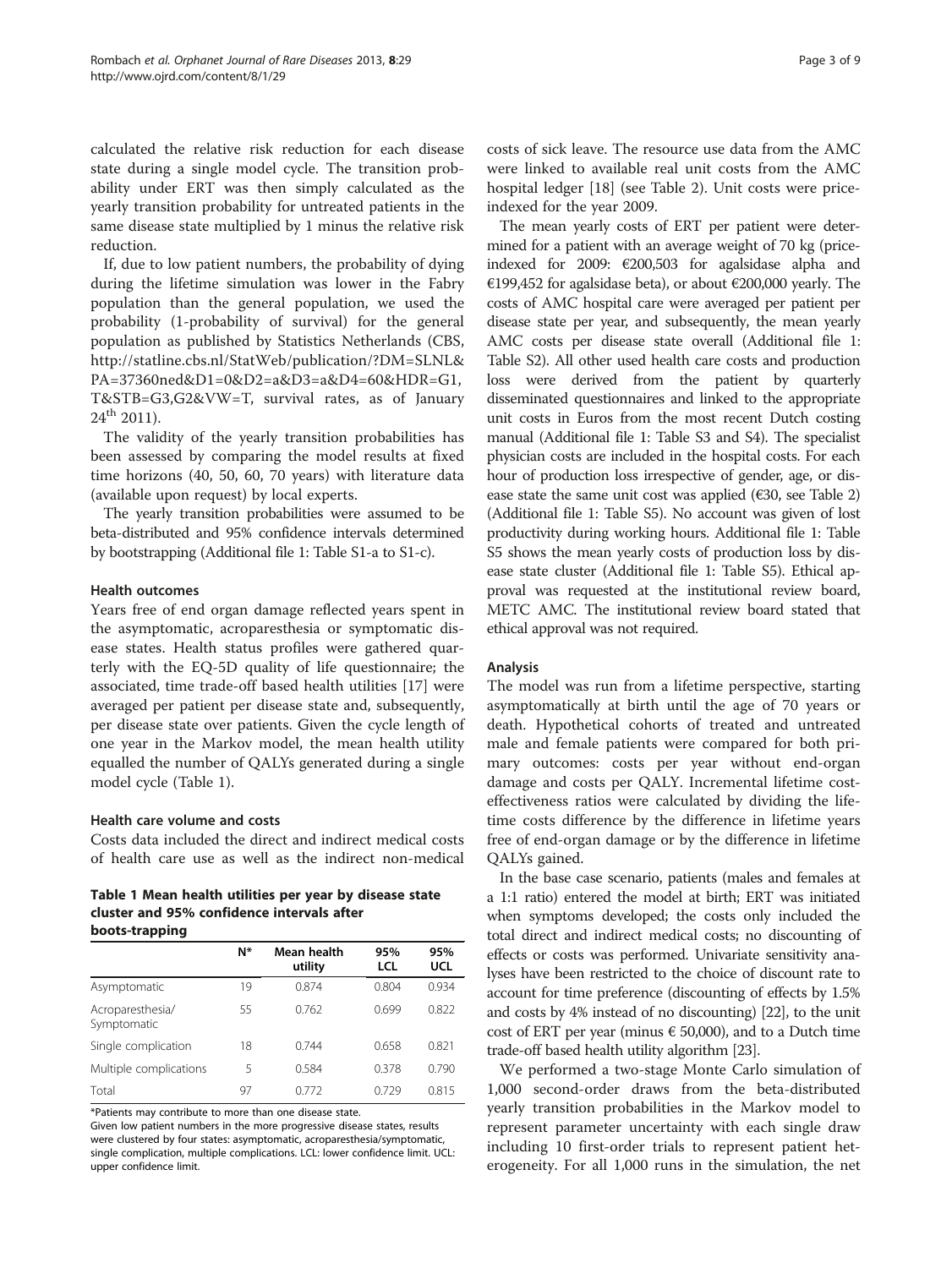<span id="page-3-0"></span>

| Table 2 Dutch unit costs $(\epsilon)$ for resources used |  |
|----------------------------------------------------------|--|
|----------------------------------------------------------|--|

| Resource                                            | Unit costs in<br>2009 (€)# | Source                                    |
|-----------------------------------------------------|----------------------------|-------------------------------------------|
| Inpatient hospital day                              |                            |                                           |
| AMC.                                                | 596-1,036                  | AMC hospital ledger##                     |
| Flsewhere*                                          | 457                        | Dutch costing manual**                    |
| Inpatient hospital ICU day                          | 2.183                      | Dutch costing manual                      |
| In-hospital day-care<br>treatment                   |                            |                                           |
| AMC.                                                | 274 - 845                  | AMC hospital ledger                       |
| Flsewhere                                           | 251                        | Dutch costing manual                      |
| Agalsidase a/ $\beta^{***}$ per<br>patient per year | 200,000                    | Report manufacturer<br>2010: z-index 2007 |
| Kidney dialysis per year                            | 60,000                     | [19,20]                                   |
| Kidney transplantation                              |                            |                                           |
| first year                                          | 60,000                     | [19,20]                                   |
| follow-up per year                                  | not included               |                                           |
| Other diagnostic and<br>therapeutic procedures      | Various                    | AMC hospital ledger                       |
| Outpatient hospital visit                           |                            |                                           |
| AMC.                                                | $90 - 460$                 | AMC hospital ledger                       |
| Flsewhere*                                          | 72                         | Dutch costing manual                      |
| Out-of-hospital visit                               |                            |                                           |
| General practitioner                                | 28                         | Dutch costing manual                      |
| Physiotherapist                                     | 36                         | Dutch costing manual                      |
| Psychiatrist/<br>psychologist <sup>+</sup>          | 91.5                       | Dutch costing manual                      |
| Occupational<br>physician/other††                   | 26                         | AMC hospital ledger                       |
| Social worker                                       | 65                         | Dutch costing manual                      |
| Alternative healer                                  | 60                         | Expert opinion†††                         |
| Productivity loss per hour^                         | 30                         | Dutch costing manual                      |

# In case of different base years the general price index figures from the Dutch costing manual 2010 have been used to derive 2009 estimates. ## Unit costs from the AMC hospital ledger for Fabry patients include the costs of top referent health care. \* Weighted unit cost based on 88% general and 12% academic inpatient days.\*\* Unit costs from the most recent Dutch costing manual [[21\]](#page-8-0). \*\*\* Weighted mean costs of therapy per patient of 70 kg per year. The costs per patient per year of full treatment amount to €198,640 for agalsidase-α and €201,346 (price-indexed for 2009) for agalsidase-β. † Weighted unit cost based on the assumption of 50%-50% distribution of visits over psychiatrists (€103) and psychologists (€80) respectively. †† Out-of -hospital visit to other care givers are assigned the lowest unit costs among the caregivers, i.e. the occupational physician. ††† The Nederlandse Mededingings Autoriteit prohibits the use of an advised tariff. Unit costs per consultation may vary considerably, depending on the type of alternative healer. As a proxy, the reported unit cost of € 60 per visit is based on an indexed derivation of the advised 2000 tariff for an acupuncturist. ^ Mean unit costs per hour across gender and age groups.

monetary benefits of ERT versus standard medical care were calculated for willingness-to-pay levels ranging from  $\epsilon$  20,000 to  $\epsilon$  10,000,000 per QALY with the results summarized in a cost-effectiveness acceptability curve for ERT.

In contrast with the base case scenario we additionally ran six alternative scenarios:

- (1) the start of ERT in the model at the time symptoms develop is delayed until the age of 40 years, which reflects the mean age of treatment start in the Dutch Fabry cohort prior to 2010.
- (2) a lower quality of life for untreated patients compared to treated patients in the same disease state with a mean difference in health utility of 0.1 [[24](#page-8-0)].
- (3) course of disease in patients with the classical phenotype only, without the atypical cases with a more attenuated disease course [\[25](#page-8-0)]. Atypical patients included patients with the R112H and P60L substitutions or patients with intermediate levels of lysoGb3 (S.M. Rombach et al. OJRD 2013, x:y).
- (4) the natural course of disease in case all patients were treated with ACE-inhibitors or angiotensinreceptor blockers (which is frequent co-medication). The potential beneficial effects are extrapolated from studies in patients at high risk for cardiovascular events [\[26-30\]](#page-8-0).
- (5) no ERT for patients in the second complication groups, as previous studies have doubted the beneficial effect of ERT in more severely affected patients.
- (6) adding indirect non-medical costs of production loss to the direct and indirect medical costs, assuming that these costs originate not before the 18<sup>th</sup> year of a patient's lifetime.

# Results

## Base case scenario

Over a 70 years lifetime and undiscounted, an untreated Fabry patient generates 55.0 years free of end-organ damage and 48.6 QALYs. Starting ERT in a symptomatic patient increases the number of years free of end-organ damage by 1.5 years (1.6 for males, 1.3 for females), while the number of QALYs gained increases by 1.6 QALY (1.7 for males, 1.4 for females). Table [3](#page-4-0) shows the discounted (at 1.5%) and undiscounted incremental lifetime effects of ERT, overall and by gender.

The undiscounted costs of ERT starting in the symptomatic stage amount to €9.9 million (€9.6 M for males,  $€10$  M for females) during a patient's lifetime against €0.271 million (€0.273 M for males, €0.268 M for females) for standard medical care, the difference being  $\epsilon$ 9.6 million ( $\epsilon$ 9.3 M for males,  $\epsilon$ 9.8 M for females). Table [4](#page-4-0) shows the discounted (at 4%) and undiscounted incremental lifetime costs of ERT, overall and by gender.

Table [5](#page-5-0) shows the discounted and undiscounted incremental lifetime cost-effectiveness ratios (ICER), overall and by gender.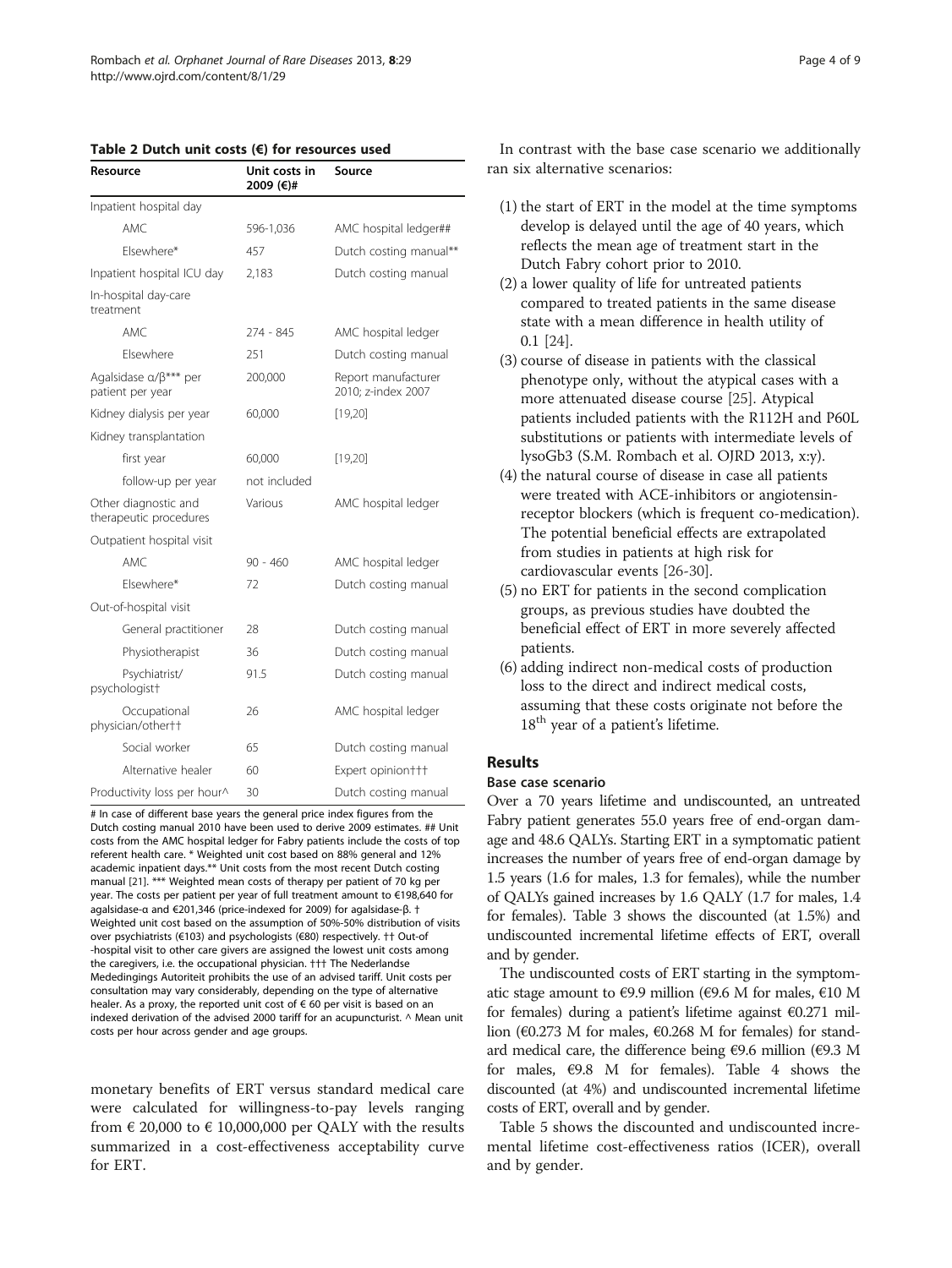# <span id="page-4-0"></span>Table 3 Discounted and undiscounted incremental lifetime effects of ERT versus no ERT treatment, overall and by gender (YFEOD: years free of end-organ damage; QALYs: quality adjusted life-years)

|        | Discount rate 1.5% |                   | Discount rate 0% |        |                   |
|--------|--------------------|-------------------|------------------|--------|-------------------|
| ERT    |                    | <b>Difference</b> | <b>ERT</b>       | No ERT | <b>Difference</b> |
|        |                    |                   |                  |        |                   |
| 36.9   | 36.1               | 0.7               | 56.5             | 55.0   | 1.5               |
| 32.1   | 31.3               | 0.7               | 50.2             | 48.6   | 1.6               |
|        |                    |                   |                  |        |                   |
| 36.2   | 35.4               | 0.8               | 55.1             | 53.5   | 1.6               |
| - 31.7 | 30.9               | 0.8               | 49.5             | 47.8   | 1.7               |
|        |                    |                   |                  |        |                   |
| 37.7   | 37.1               | 0.6               | 58.2             | 56.9   | 1.3               |
| - 32.6 | 31.9               | 0.7               | 51.1             | 49.7   | 1.4               |
|        |                    |                   | No ERT           |        |                   |

The table shows that the ICER based on years free of end-organ damage equals €6.6 million (€5.9 M for males and  $E$ 7.5 M for females); the incremental costs per OALY gained equal €6.1 million (€5.5 M for males, €7.0 M for females).

# Scenario analyses

Table [6](#page-5-0) shows the discounted and undiscounted incremental lifetime ICERs for years free of end-organ damage and for QALYs respectively under different scenarios.

If ERT is not initiated before the age of 40, both, lifetime costs and effects decrease, but to a different extent, resulting in increased undiscounted ICERs, especially in case of the incremental costs per extra year free of endorgan damage. If ERT not only slows disease progression, but also results in a higher health utility of 0.1 when treated, the undiscounted ICER based on QALYs drops by 80% to  $\epsilon$ 1.2 million. ERT in classically affected patients only results in 5% to 8% lower ICERs compared to the base case. The impact of additional treatment with ACE-ARB minimizes the value of ERT as is demonstrated by the increased ICERs compared with the base case scenario. The final two scenarios, not treating patients with more advanced disease or adding the indirect costs of production loss to the total medical costs, marginally affect the ICERs. In all scenarios, the ICERs were more favourable for males than for females (data not shown).

#### Sensitivity analyses

Differential discounting of effects (at 1.5%) and costs (at 4%) improves the undiscounted ICERs for the base case scenario as well as for scenarios 3 to 6 by 48-49% in case of years free of end-organ damage and by 45- 46% in case of QALYs. Application of discounting in the scenario start ERT at the age of 40 decreases the undiscounted ICERs by 72%. Discounting decreases the incremental costs per extra QALY in the scenario with a lower health utility when untreated by 58%.

A 25% reduction of the yearly cost of ERT from €200,000 to €150,000 demonstrates the dominance of this cost component: the incremental cost-effectiveness ratios decrease by a similar margin. For instance, the extra costs per additional QALY for a typical patient, a male patient and a female patient amount to €4,549,987, €4,089,674 and €5,217,573 respectively against €6.1 million, €5.5 million and €7.0 million in the base case scenario.

Mean health utilities by disease state based on preferences from the Dutch general populations are non-significantly higher than the UK based data [\[17](#page-8-0)], with lower losses in health utility during disease progression. Hence, slowing disease progression results in less QALYs to be gained, if Dutch preferences were to be used instead. Consequently, the ICERs lie above the UK based values reported in this paper.

Figure [1](#page-6-0) shows the cost-effectiveness acceptability curves of ERT against standard medical care for various levels of the willingness-to-pay per QALY and in absence of discounting. It shows that the probability of ERT being an efficient intervention is near zero when more conventional willingness-to-pay values up to  $€100,000$ are considered and does not exceed 0.5 for values below €10 million.

# **Discussion**

#### Summary of major findings

The model demonstrated small gains in effectiveness with 1.5 extra years free of end-organ damage and 1.6 QALYs gained (or both 0.7, discounted) for treatment with ERT. The extra lifetime costs of ERT compared

Table 4 Discounted and undiscounted incremental lifetime total medical costs of ERT versus no ERT treatment, overall and by gender

|                | Discount rate 4% |               |                   | Discount rate 0% |               |                   |
|----------------|------------------|---------------|-------------------|------------------|---------------|-------------------|
|                | <b>ERT</b>       | <b>No ERT</b> | <b>Difference</b> | <b>ERT</b>       | <b>No ERT</b> | <b>Difference</b> |
| ALL            | €2,504,727       | €83.772       | €2,420,956        | €9.918.352       | €270.964      | €9.647,388        |
| <b>MALES</b>   | €2,433,824       | €85,305       | €2,348,519        | €9,615,920       | €272,892      | €9,343,028        |
| <b>FEMALES</b> | €2,516,273       | €81.624       | €2,434,649        | €10,056,623      | €267,517      | €9,789,106        |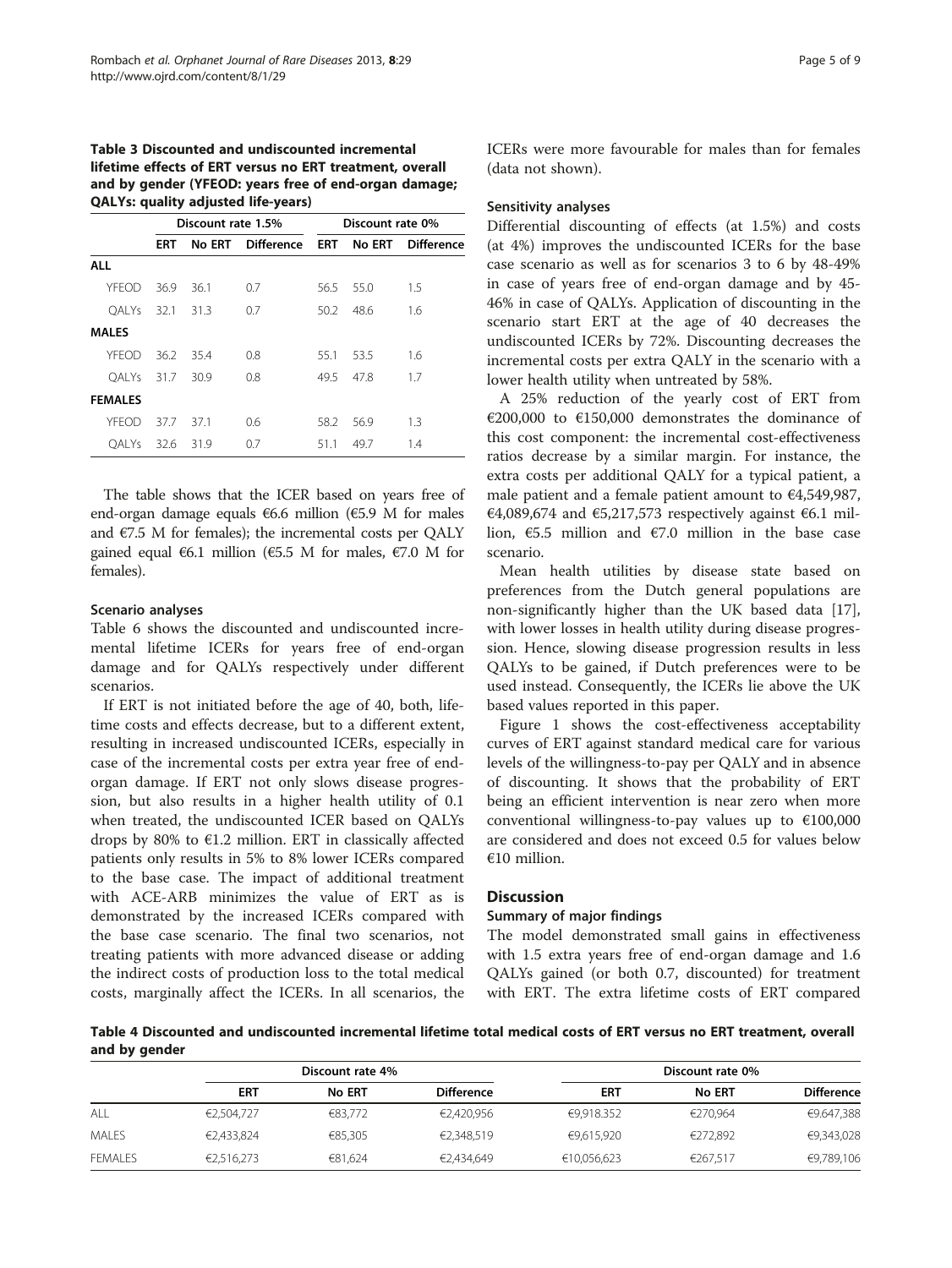|                                                                  | Discount rate at 1.5%<br>for effects and 4% for<br>costs | Discount rate at<br>0% for effects<br>and costs |
|------------------------------------------------------------------|----------------------------------------------------------|-------------------------------------------------|
| AII                                                              |                                                          |                                                 |
| Incremental costs per<br>extra year free of end-<br>organ damage | €3,318,239                                               | €6,560,885                                      |
| Incremental costs per<br>QALY gained                             | €3,282,252                                               | €6,065,529                                      |
| MAI FS                                                           |                                                          |                                                 |
| Incremental costs per<br>extra year free of end-<br>organ damage | €2,982,022                                               | €5,917,091                                      |
| Incremental costs per<br>QALY gained                             | €2.947.380                                               | €5,451,797                                      |
| <b>FFMAI FS</b>                                                  |                                                          |                                                 |
| Incremental costs per<br>extra year free of end-<br>organ damage | €3,797,767                                               | €7,527,013                                      |
| Incremental costs per<br>QALY gained                             | €3,742,702                                               | €6,955,612                                      |

<span id="page-5-0"></span>

| Table 5 Discounted and undiscounted incremental            |  |
|------------------------------------------------------------|--|
| lifetime cost-effectiveness ratio's, overall and by gender |  |

with standard medical care amounted to €9.65 million per patient (or €2.42 million, discounted). The related incremental cost-effectiveness ratios ranged from €3.2 million (discounted) to  $66.5$  million (no discounting).

The sensitivity and scenario analyses revealed that these cost-effectiveness ratios could be substantially reduced by lowering the high costs of the drug itself (near proportional impact) or a modest health gain of 0.1 QALY per year in treated patients (minus 80%). To a lesser extent, patient selection optimizes the ICERs, e.g. classically affected patients with a more severe disease course [[25](#page-8-0)].

The probabilistic sensitivity analysis showed that the uncertainties concerning the estimated transition probabilities only affect health care policy making substantially as of willingness-to-pay values of €1 million per QALY or above.

On the other hand, the additional value of ERT could easily be nullified, if ACE-ARB for the reduction of proteinuria reduces the risk on cardiovascular complications equally well in Fabry patients as in other high risk populations [[31,32\]](#page-8-0). This is mostly explained by the assumption that treatment with ACE-ARB alone would be as effective as ERT for risk reduction of a first complication (see Additional file [2](#page-7-0)). Whether this assumption is valid, is a research area of interest.

The most cost-effective scenario is early treatment of a male patient with a classical phenotype and discarding additional beneficial effect of ACE-ARB. In contrast, in milder affected patients, such as women and atypical phenotypes, the gain in QALYs with ERT is only modest. At equal costs of treatment, cost-effectiveness is consequently less. It needs to be emphasized that differentiating by gender is an oversimplification: some females may be as severely affected as males and thus could equally benefit from therapy.

Our assumption that the health utilities, health care volume and the related costs other than the costs of ERT medication itself were similar for treated and untreated patients in the same disease state should be considered as a study limitation. The scenario of a lower health utility during the natural course demonstrated that this may lead to an underestimation of the value of ERT. Actually, it would be of the utmost importance to accurately assess the difference in health utility between patients on ERT and patients not on ERT in the "real world", without being hampered by confounding by indication. Unfortunately, there is a lack of opportunity in this respect.

Another study limitation was the exclusion of costs of follow-up related to a kidney transplant in particular; only the costs of a kidney transplant during its first year were incorporated. Including these follow-up costs would have increased the structural complexity of the memory-less Markov model considerably without – in view of the small number of Dutch Fabry patients receiving a kidney transplant - meaningful consequences in terms of health policy.

|  |  | Table 6 Scenario-analyses*: discounted and undiscounted incremental lifetime cost- effectiveness ratios |  |  |  |  |  |  |
|--|--|---------------------------------------------------------------------------------------------------------|--|--|--|--|--|--|
|--|--|---------------------------------------------------------------------------------------------------------|--|--|--|--|--|--|

|                                                                    | ICER based on years free of end-organ damage,<br>in € |                     |                   | ICER based QALYs, in $\epsilon$ |
|--------------------------------------------------------------------|-------------------------------------------------------|---------------------|-------------------|---------------------------------|
|                                                                    | <b>Discounted</b>                                     | <b>Undiscounted</b> | <b>Discounted</b> | Undiscounted                    |
| Base case typical patient                                          | 3,318,239                                             | 6,560,885           | 3,282,252         | 6,065,529                       |
| 1. start ERT at 40 years                                           | 3,662,891                                             | 12,996,662          | 2,158,245         | 7,637,076                       |
| 2. lower QoL during the natural course                             |                                                       |                     | 509.719           | 1,226,674                       |
| 3. course of disease in patients with the classical phenotype only | 3.274.869                                             | 6.280.356           | 3,015,385         | 5,575,064                       |
| 4. ACE-ARB during natural course                                   | 293,213,929                                           | 566,675,324         | 11,559,105        | 21,223,686                      |
| 5. No ERT in case of 2 complications                               | 3,307,363                                             | 6.529.644           | 3,271,494         | 6,036,644                       |
| 6. including indirect costs of production loss                     | 3,320,374                                             | 6,568,971           | 3,284,265         | 6,073,006                       |
| * Channel 1.1 models to forced a matter                            |                                                       |                     |                   |                                 |

Given a 1:1 male to female ratio.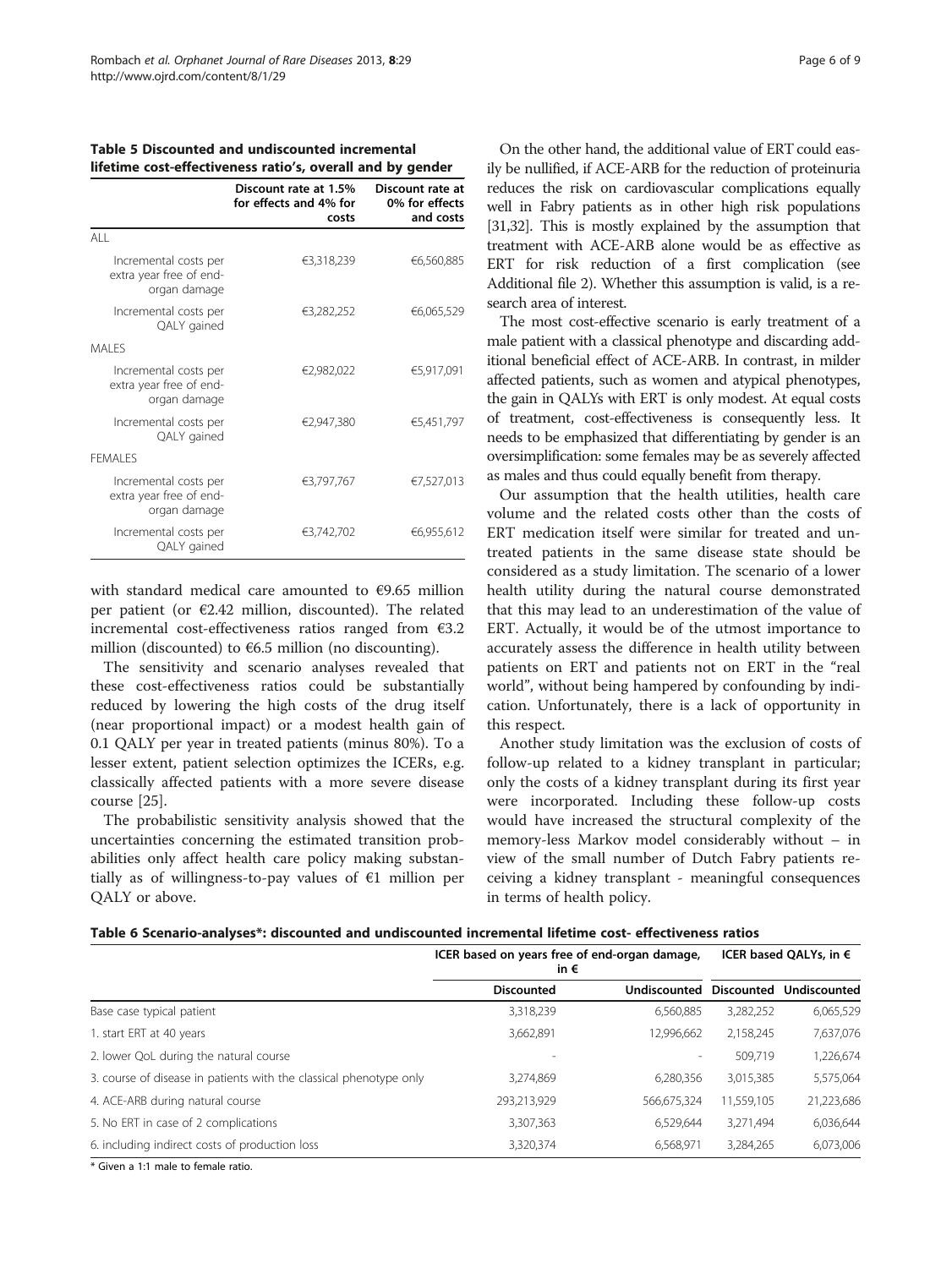When comparing the treatment effect as determined in the Dutch Fabry cohort to the results of the only randomized-controlled trial on development of endorgan complications available, we notice a similar risk reduction (for one complication, developing a second complication) [\[32](#page-8-0)]. This supports the validity of the estimated treatment effect used in the model.

#### Implications and recommendations for future studies

The present study highlights the enormous costs associated with orphan drugs as was recently also pointed out by others [\[8,9](#page-7-0)]. Compared to previously reported international data on costs per QALY, ranging from US \$300,000 to UK £250,000 per QALY, the present results should put (i) the high unit costs of ERT itself, (ii) the process of drug development with perhaps a lack of sufficient early assessment of a drug's clinical potential, and (iii) the cooperation between manufacturers and governmental agencies on the agenda.

As ERT itself is costly, the ICERs are reported in millions and are not coming near to thresholds that might be considered affordable from a societal perspective [\[33](#page-8-0)]. Recently, a health technology assessment in the UK showed that at least 3.6 discounted QALYs for an adult patient with Fabry disease are needed each year for ERT to be costeffective, considering a willingness-to-pay of £30 000 [\[34](#page-8-0)].

Based on the incremental lifetime total medical costs data generated by the Markov model (see Table 4), a willingness-to-pay per QALY in the Netherlands of €80 000, and a treatment window of about 46 years between the onset of symptoms and death in the natural history cohort, at least 0.65 discounted and 2.6 undiscounted QALYs would have to be generated each year under ERT treatment. It is clear that such yearly gain is unrealistic, which makes it understandable, if one considers performing a cost-effectiveness or cost-utility analysis infeasible [\[34\]](#page-8-0).

Based on the data on disease progression while simultaneously aiming for cost containment, new therapeutic guidelines should therefore be developed to differentiate patients who may benefit from ERT from those who probably will not. Incorporating findings on associations between ERT and key disease progression markers in Fabry disease from the abovementioned health technology assessment in the UK, especially with regard to cardiac and renal manifestations, may prove highly valuable in this respect [[34](#page-8-0)].

At this time no data exist that support the idea of agalsidase alfa being superior to agalsidase beta, or viceversa. It was beyond the scope of this study to address this.

Pre-symptomatic initiation of ERT may improve costeffectiveness by prevention of complications that impact

<span id="page-6-0"></span>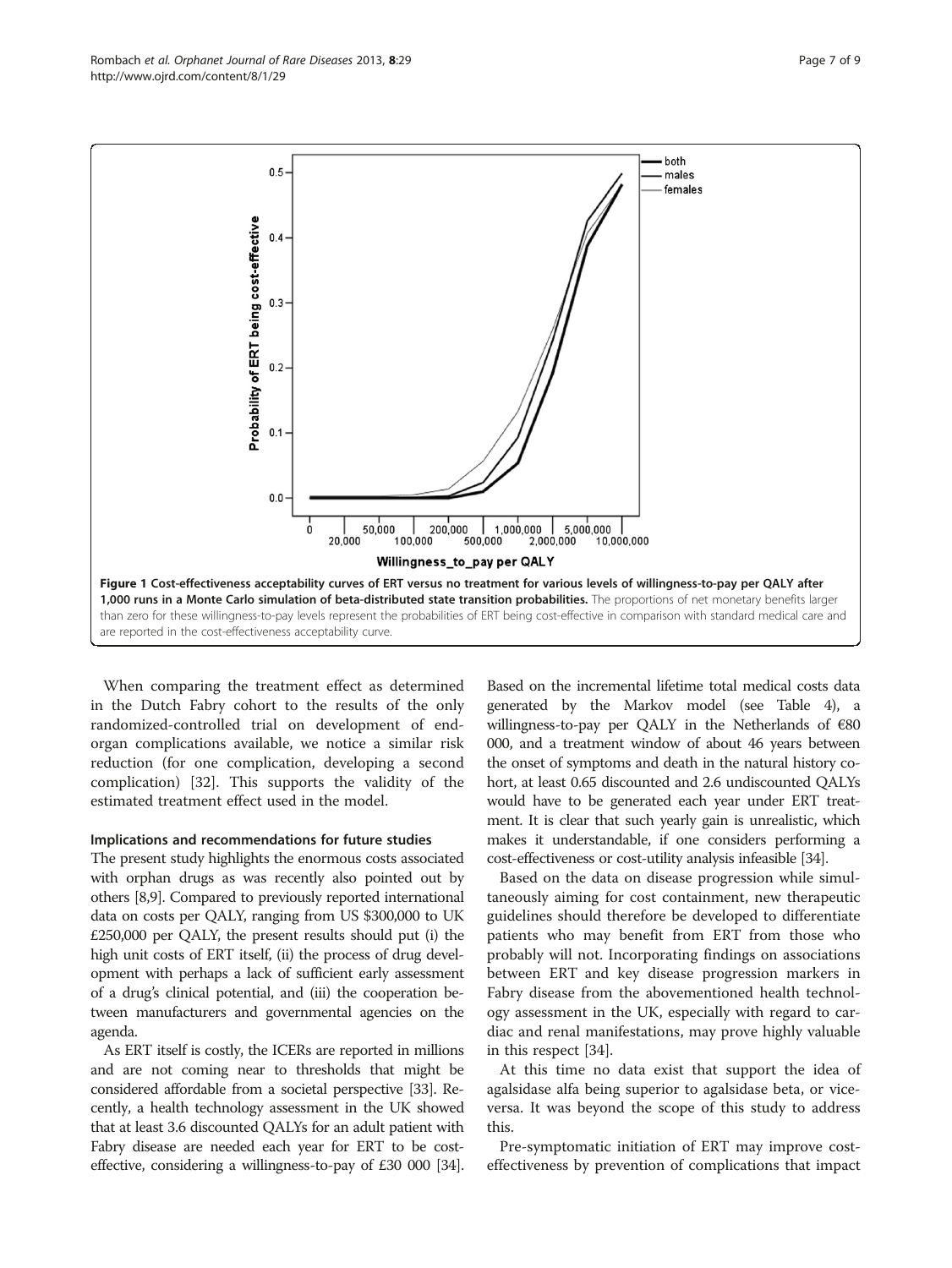<span id="page-7-0"></span>on quality of life but there are no data available yet to evaluate this scenario.

# Conclusion

In conclusion, this study showed that the affordability of ERT of Fabry disease remains at stake. The modest effectiveness drives the costs per QALY and even the costs per year free of end-organ damage to numbers expressed in millions of euros. New therapeutic guidelines should be developed to differentiate high responders from low or no responders to ERT, diagnostic procedures should be improved, and the add-on value of ERT relative to the effect of ACE-ARB should be assessed.

# Additional file

[Additional file 1:](http://www.biomedcentral.com/content/supplementary/1750-1172-8-29-S1.doc) Model Markov model for Fabry disease. Model structure for bottom half (ERT treatment) is identical. In all Markov states, patients may die (not shown). Table S1-a. Yearly beta-distributed statetransition probabilities for untreated and treated males. Table S1-b. Yearly beta-distributed state-transition probabilities for untreated and treated females. Table S1-c. Yearly beta-distributed state-transition probabilities for untreated and treated males and females. Table S2. Mean yearly numbers and costs of diagnostic and therapeutic procedures\* in the AMC. Clustering of disease states was necessary because of low patient numbers. LCL: lower confidence limit. UCL: upper confidence limit. Table S3. Mean yearly numbers and costs of (ICU) inpatient days in hospitals other than the AMC. Costs were derived from the quarterly disseminated patient questionnaires and averaged per patient per disease state cluster, multiplied by four to arrive at yearly mean estimates per patient per disease state cluster, and subsequently, averaged per disease state cluster. LCL: lower confidence limit. UCL: upper confidence limit. Table S4. Mean yearly numbers and costs of various out-of-hospital consultations by disease state cluster. First, costs per individual patient per disease state per year were calculated; subsequently, the total average per patient per disease state was calculated. LCL: lower confidence limit. UCL: upper confidence limit. Table S5. Mean yearly indirect costs of sick leave by disease state cluster. The overall mean number of working hours per working day and overall mean number of working days per week for patients with paid work were calculated. For each patient with a paid job the individual mean volume of sick leave in days per fortnight was calculated over available repeated measurements and per disease state. The resulting individual mean volume was multiplied by 26 and by the overall mean number of hours per working day for patients with a paid job to arrive at yearly mean production loss estimates per patient per disease state. For patients with a permanent sick leave because of Fabry disease a yearly volume of production loss was defined based on the overall mean number of working hours per working day and overall mean number of working days per week for patients with paid work. For patients without paid work for reasons other than Fabry disease a zero volume of production loss was assumed. LCL: lower confidence limit. UCL: upper confidence limit.

[Additional file 2:](http://www.biomedcentral.com/content/supplementary/1750-1172-8-29-S2.doc) APPENDIX. The cost-effectiveness and cost-utility model.

#### Competing interests

CEH and GEL received reimbursement of expenses and honoraria for lectures on the management of lysosomal storage diseases from Genzyme Corporation, Shire, Actelion and Amicus Therapeutics. All honoraria are donated to the Gaucher Stichting, a national foundation that supports research in the field of lysosomal storage disorders. SMR and MGD declare that they have no competing interests.

#### Authors' contributions

CEM and MGD initiated the study. SMR coordinated the study. SMR and GEL participated in the data collection. All authors were involved in the design of the study. SMR, CEM and MGD contributed to the analysis. All authors were involved in writing the report. All authors read and approved the final manuscript.

#### Funding

This study was supported by a grant from the Ministry of Health (ZonMW). Researchers worked independently from the funders. The funding source had no involvement in study design; in the collection, analysis, and interpretation of data; in the writing of the report; and in the decision to submit an article for publication.

#### Author details

<sup>1</sup>Department of Internal Medicine, Division of Endocrinology and Metabolism, Academic Medical Centre, PO Box 22660, Amsterdam, DD 1100, The Netherlands. <sup>2</sup>Clinical Research Unit. Academic Medical Centre, PO Box 22660, Amsterdam, DD 1100, The Netherlands.

#### Received: 23 October 2012 Accepted: 9 February 2013 Published: 19 February 2013

#### Reference

- Hwu WL, Chien YH, Lee NC, Chiang SC, Dobrovolny R, Huang AC, et al: Newborn screening for Fabry disease in Taiwan reveals a high incidence of the later-onset GLA mutation c.936+919 G>A (IVS4+919 G>A). Hum Mutat 2009, 30(10):1397–1405.
- 2. Spada M, Pagliardini S, Yasuda M, Tukel T, Thiagarajan G, Sakuraba H, et al: High incidence of later-onset fabry disease revealed by newborn screening. Am J Hum Genet 2006, 79(1):31–40.
- 3. Desnick RJ, Ioannou YA, Eng CM: alpha-Galactosidase A deficiency: Fabry disease. In The metabolic and molecular bases of inherited disease, Volume 3. 8th edition. Edited by Scriver CR, Beaudet AL, Sly WS, Valle D.; 2001:3733–3774.
- 4. MacDermot KD, Holmes A, Miners AH: Anderson-Fabry disease: clinical manifestations and impact of disease in a cohort of 60 obligate carrier females. J Med Genet 2001, 38(11):769–775.
- 5. Whybra C, Kampmann C, Willers I, Davies J, Winchester B, Kriegsmann J, et al: Anderson-Fabry disease: clinical manifestations of disease in female heterozygotes. J Inherit Metab Dis 2001, 24(7):715–724.
- 6. MacDermot KD, Holmes A, Miners AH: Anderson-Fabry disease: clinical manifestations and impact of disease in a cohort of 98 hemizygous males. J Med Genet 2001, 38(11):750–760.
- 7. Vedder AC, Linthorst GE, van Breemen MJ, Groener JE, Bemelman FJ, Strijland A, et al: The Dutch Fabry cohort: diversity of clinical manifestations and Gb3 levels. J Inherit Metab Dis 2007, 30(1):68-78.
- Roos JC, Hyry HI, Cox TM: Orphan drug pricing may warrant a competition law investigation. BMJ 2010, 341:c6471.
- 9. Simoens S: Pricing and reimbursement of orphan drugs: the need for more transparency. Orphanet J Rare Dis 2011, 6:42.
- 10. Connock M, Juarez-Garcia A, Frew E, Mans A, Dretzke J, Fry-Smith A, et al: A systematic review of the clinical effectiveness and cost-effectiveness of enzyme replacement therapies for Fabry's disease and mucopolysaccharidosis type 1. Health Technol Assess 2006, 10(20):iii-113.
- 11. Moore DF, Ries M, Forget EL, Schiffmann R: Enzyme replacement therapy in orphan and ultra-orphan diseases: the limitations of standard economic metrics as exemplified by Fabry-Anderson disease. Pharmacoeconomics 2007, 25(3):201–208.
- 12. Hughes DA, Tunnage B, Yeo ST: Drugs for exceptionally rare diseases: do they deserve special status for funding? QJM 2005, 98(11):829–836.
- 13. Blom D, Speijer D, Linthorst GE, Donker-Koopman WG, Strijland A, Aerts JM: Recombinant enzyme therapy for Fabry disease: absence of editing of human alpha-galactosidase A mRNA. Am J Hum Genet 2003, 72(1):23–31.
- 14. Vedder AC, Linthorst GE, Houge G, Groener JE, Ormel EE, Bouma BJ, et al: Treatment of Fabry disease: outcome of a comparative trial with agalsidase alfa or beta at a dose of 0.2 mg/kg. PLoS One 2007, 2(7):e598.
- 15. Sirrs S, Clarke JT, Bichet DG, Casey R, Lemoine K, Flowerdew G, et al: Baseline characteristics of patients enrolled in the Canadian Fabry Disease Initiative. Mol Genet Metab 2010, 99(4):367–373.